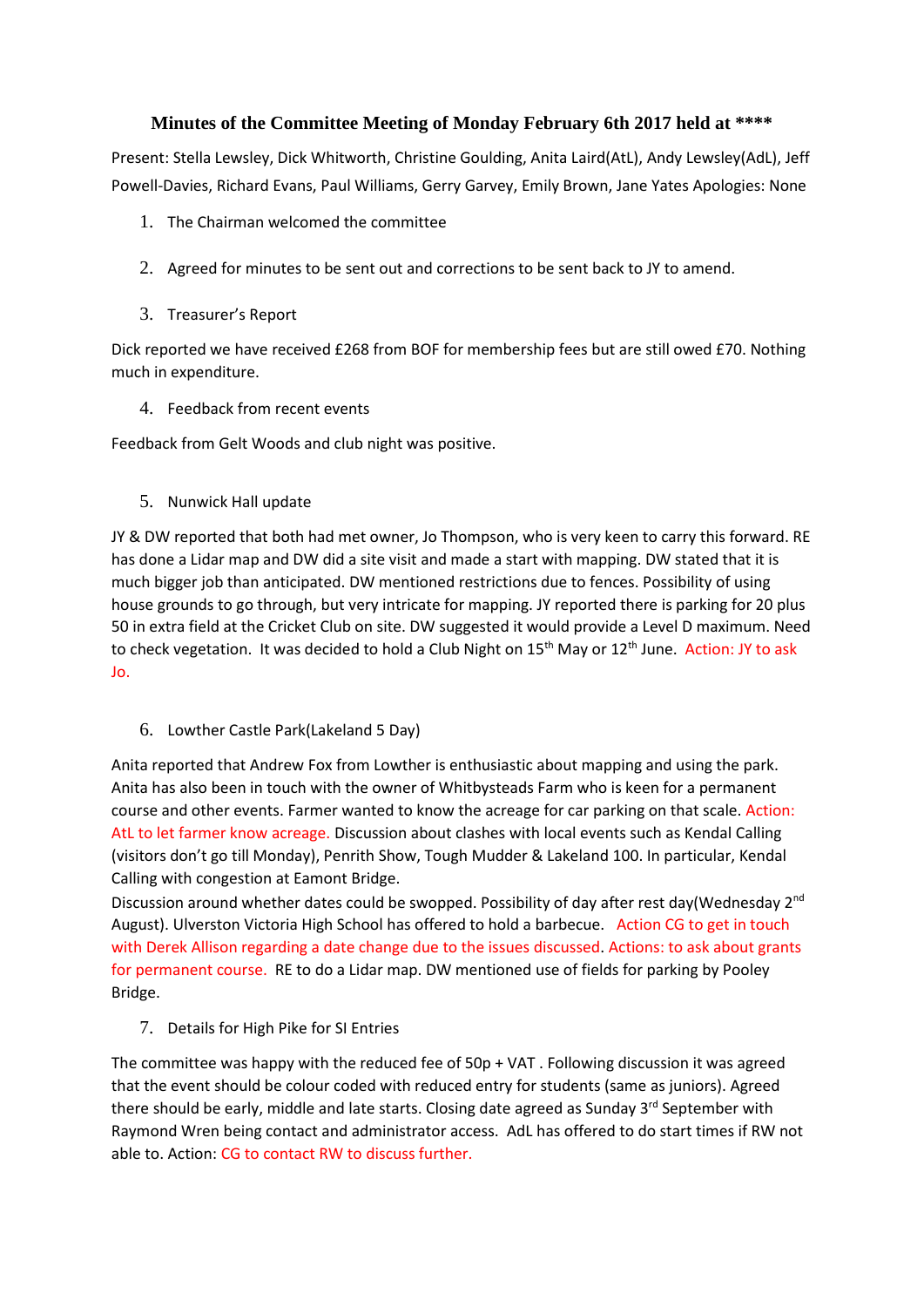8. Subsidies upcoming events

Agreed with subsidy of £3.50 for the Compass Sport Cup.

9. SI stations

JPD reported that other clubs have been asked to loan the SI stations for events. Discussion around whether there should be a hire fee. Agreement there should not be when there is a reciprocal arrangement between clubs or if inter-club then we don't charge but if regional such as British Champs then we do. Agreed not to charge for the British Night Champs.

10. Upcoming events

Report of another lost station at Hackthorpe event. Have 69 total stations – do we purchase some more? £97 incl VAT for each new one. Discussion around the state of some of the existing ones. All agreed to purchase 5 new ones.

Faulds Brow – no string course.

Course planner for L5D needed. AdL possibly interested. DW mentioned that bracken had grown significantly during the two weeks prior to the 2002 event. Level B. Action: CG to ask Karen about planner for L5D Easter Egg O planner – if Gary says no then send out a general email. JY to ask Gary.

11. Fixtures update

Hallin Fell – AtL reported that she has heard from Outward Bound but not Penrith and Kidd. Sent in application for Talkin Tarn but not heard yet.

2018 – 1 C(Knipe Scar) and 1 B(Askham Fell L5D). Discussion around having more Level D events to encourage new members.

12. Personnel gaps

Discussion around personnel for upcoming events. Talkin Tarn (Paul with support from Anita) Eycott and Hackthorpe (Gerry Garvey). Action PW to ask John Roelich about Brampton Urban.

13. Membership report

Membership – list only up to end of January. DW to print more Saturday fliers. Flier needed for Fauld's Brow.

#### 14. Any other business

## Lowther Castle Park (Lakeland 5 day)

SL suggested having fliers at the start as well as registration for incidental dog-walkers etc. The word orienteering needs to be more obvious. RE mentioned new BOF new strategy document. Those interested look at it and bring up relevant issues. 'Nope sport' article on event promotion is useful.

GG mentioned Military event organisers are looking for events in this west side of country. Huge turnout in Catterick. Cars and minibuses. Action: GG to speak to military group and liaise with AtL.

SL reported a positive response to hold an orienteering event after the Park Run (Chances Park)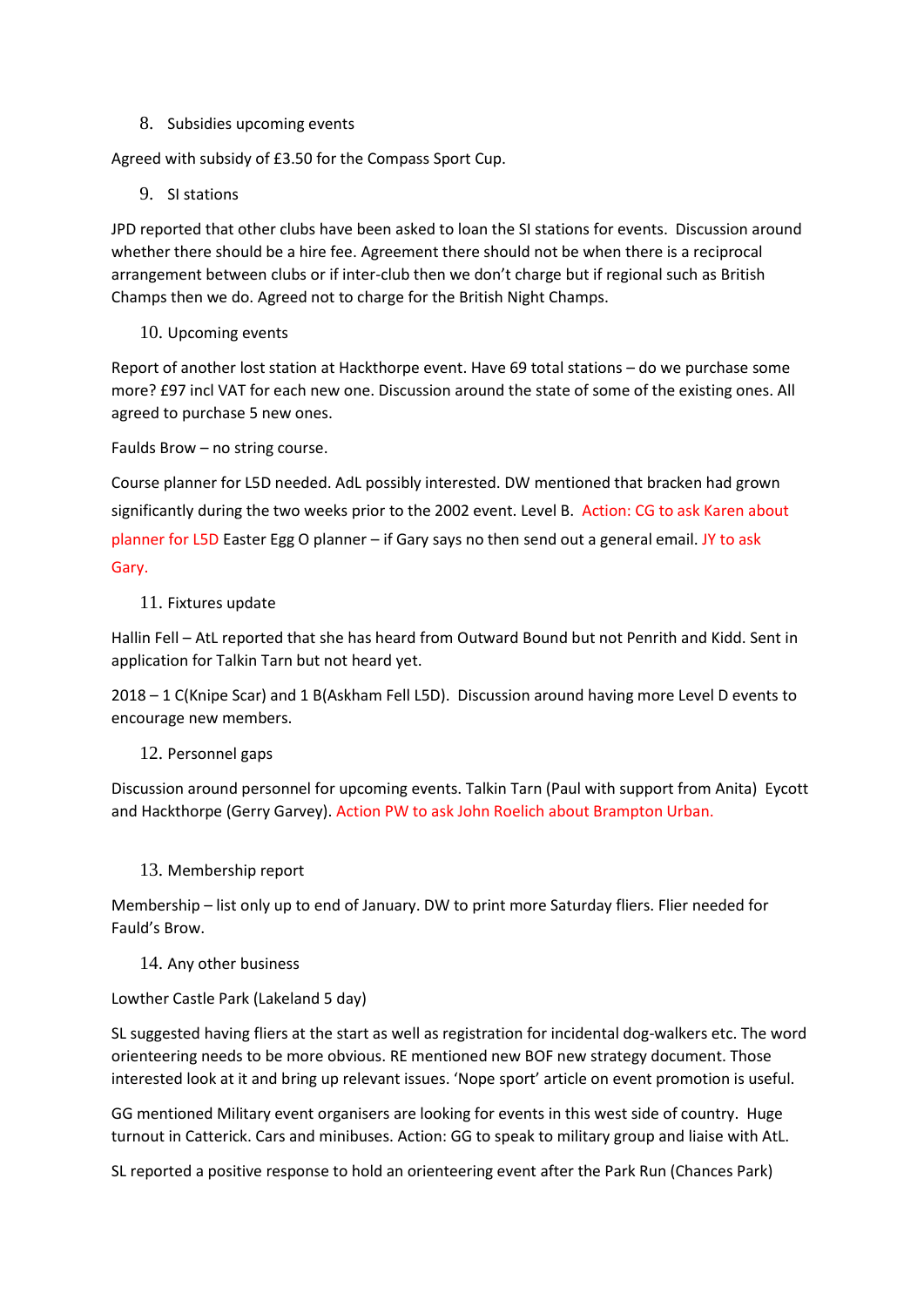DW – toilet tent and bucket. Can he get rid of it? Approach NE

15. Venue and date of next committee meeting Monday 27<sup>th</sup> March at Richard and Anita's house.

# **Meeting closed at 9.30**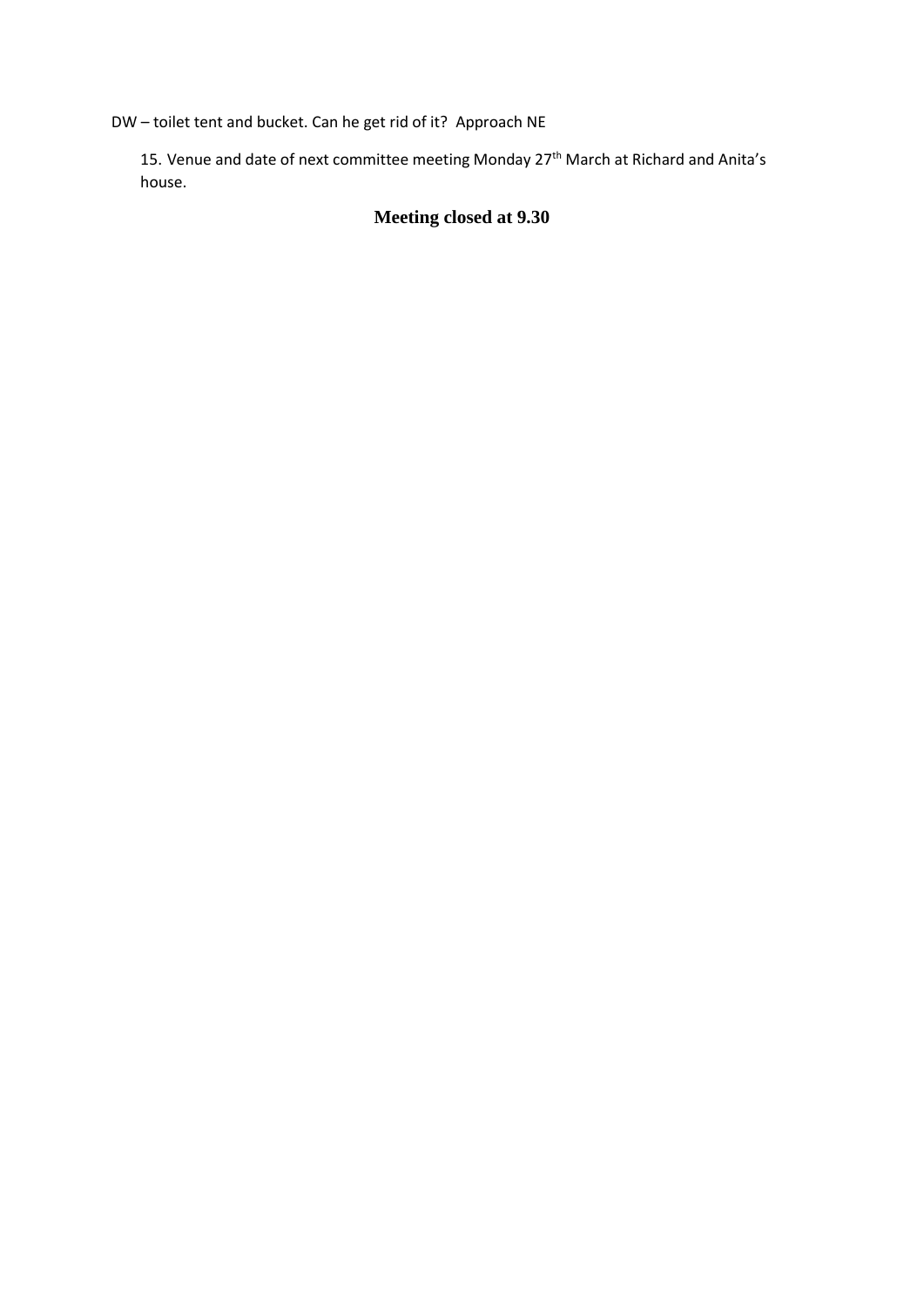#### **Minutes of the Committee Meeting of Monday 27th March 2017**

#### **held at Richard & Anita's House**

**Present**: Stella Lewsley, Dick Whitworth, Christine Goulding, Anita Laird (AtL), Andy Lewsley

(AdL), Richard Evans, Anita Evans, Paul Williams, Gerry Garvey, Jane Yates **Apologies**: Jeff

Powell-Davies, Emily Brown

- 1. The Chairman welcomed the committee
- 2. The minutes were agreed. Check everyone receives them after JY sends them back out after revisions have been made.

## **Treasurer's Report**

DW reported that he had printed out more fliers.

DW read out a letter via Jenny Wren thanking us for the £436 raised for Amy's Care.

Discussion about Faulds Brow printing as indistinct marshes had a blue circle around. May need to get a higher resolution printer (OCAD at £450). RE said this had happened previously at Burnbanks and he had changed the intensity formula. RE reported OCAD 12 version now available which would still be compatible. Action: DW & RE to work on changing the intensity formula again.

All money from BOF is up to date.

## **Feedback from recent events**

Christine reported that feedback from Milton Rigg was positive, as were Fauld's Brow and Club Night. DW reported that Fauld's Brow was very popular.

## **Nunwick Hall**

Agreed on the date for Club Night as  $12<sup>th</sup>$  June. Discussion around type of event. Agreed for cross country. Action: DW to send a map to SL and the Wrens.

## **Youth Items**

JY made a request for coaching for juniors, moving from Yellow to Orange. GG agreed to take

this on but would need numbers beforehand. Too short notice for Talkin Tarn, but will consider

Hallin Fell. Action: GG to contact Isobel.

Junior, Lewis Yates is collecting shoes for Syrian refugees and has requested to collect at events. Agreed for Lewis to have a box at Talkin Tarn. Action: JY to send details to Anita and Karen for circulation to members.

## **School events**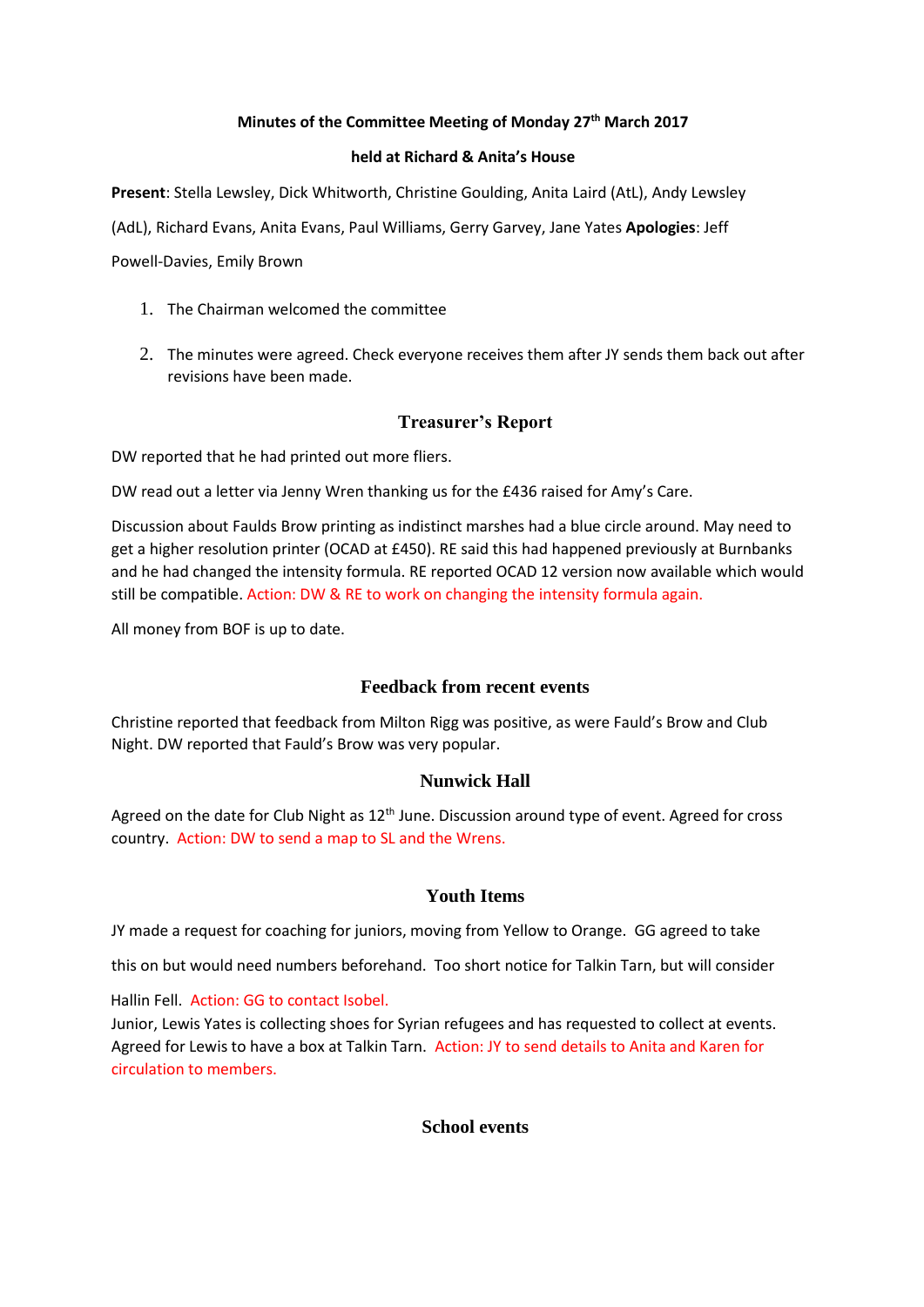SL reported that schools are very disappointed there are no longer summer events for schools. Discussion around someone being paid to put these events on e.g. £150

GG to think about whether he can do it. JY offered help at the event. Further discussion about opportunities for schools.

## **Eden Valley runners**

EVR have requested a half day of navigation for fell runners. Action: AdL agreed to organise.

Action: Pass on info about Talkin Tarn to Northern Fell Runners

## **Event after Park Run**

Discussion about whether we should hold an event after Park Run as suggested by Jeff. Agreed to publicise our Saturday morning events at Park Run instead. Action: DW to produce 100 fliers for cars.

## **Coaching with Paul Tierny**

Discussion about training sessions and the best time to hold them. Suggestion of a weekend in May or June. Action: SL to ask Isabel to find out more.

#### **Saturday D Events**

Discussion about viability of offering D events on a Sunday as well as/rather than a Saturday. Also, discussion about lack of areas. CG suggested that we could use other areas outside our patch. AtL mentioned an area on Hadrian's Wall that could be mapped or the club could borrow an area from another club. AtL suggested organising a social event to raise awareness of what is involved with organising an event. Discussion about who can do this.

Agreed to keep Saturday for Local D events. Agreed to approach people to help organise future events. Action: CG to enquire from NATO, Northern Navigators and WCOC about using any of their areas for D events (Hadrian's Wall, Canonbie, Thorn Grafton Common (Northumberland).

## **Upcoming events**

Discussion about who and what is involved for Yvette Baker Trophy. Action: CG to contact Emily to see what she thinks.

New date for L5D changed to Thursday 2<sup>nd</sup> August 2018(day after the rest day) Possibility of AnL to be course planner. Whitby Farm in Askham will be the carparking.

Correction to previous minutes: Victoria from the farm will put on a BBQ at L5D. Easter Egg O planned and out in Swindale – details on the website.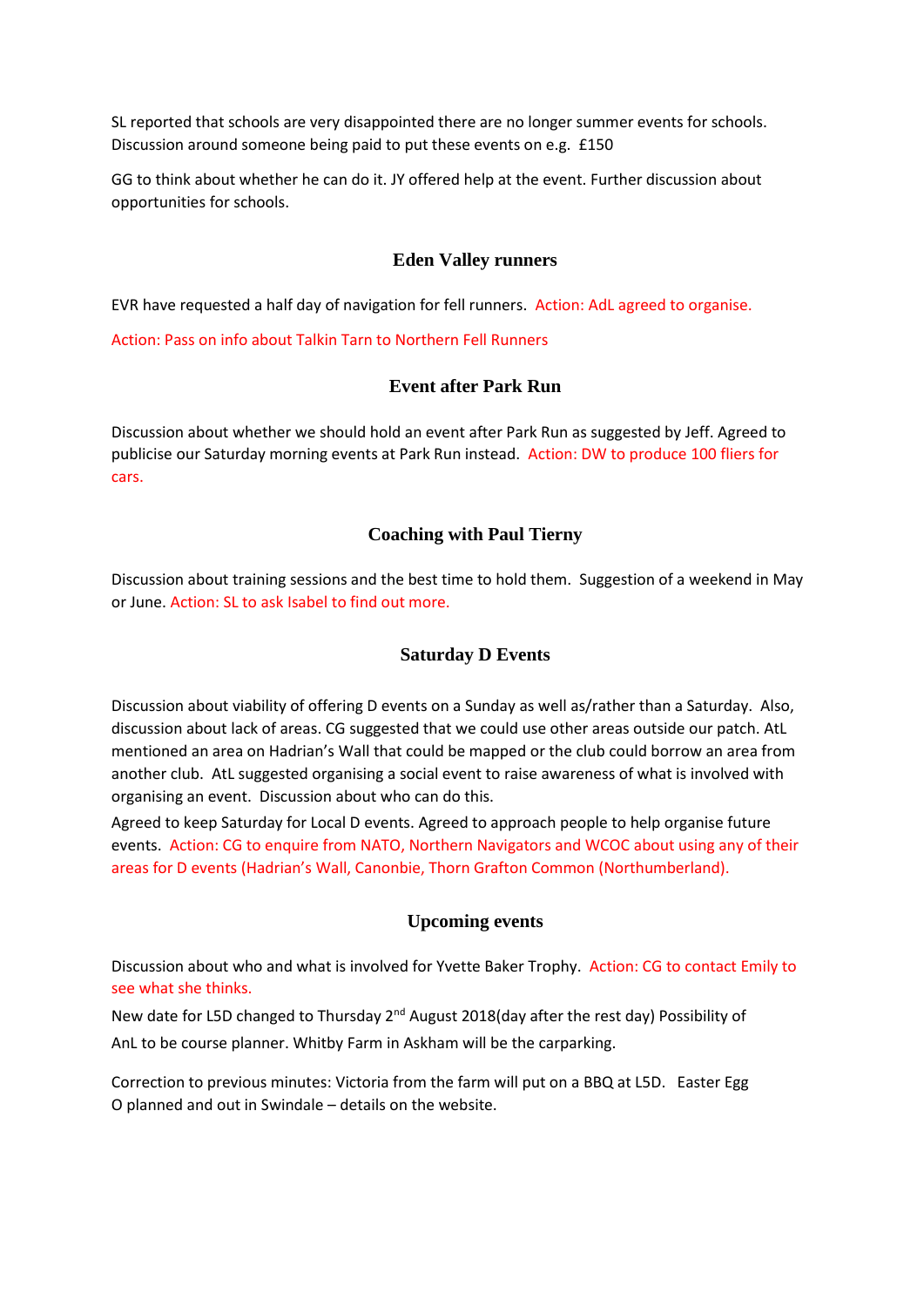## **Fixtures update**

RE and AtL are going for a meeting about the Lowther (L5D) event. RE suggested that we could download similar area e.g. Eden Project to take to the meeting to share. Possibility of offering to plan a permanent course in return.

Knipe Scar: Action AtL will register for the 18th March 2018.

Agreed to have total of 10 Level D Saturday events (leave July off due to L5D) with Knipe Scar Level C and L5D Level B

RE reported that the outcome for Coombes Wood and forest works was not going to be good with regard to orienteering in future.

## **Personnel gaps**

Waiting to hear from Jeff about Brampton on 10<sup>th</sup> June. Action: Jeff to consult with David Moorat.

#### **Item from Angela**

All agreed for entry to local events to be given as prizes for event at Lowry Hill Treasure Hunt on 24<sup>th</sup> June.

## **Family Adventures in the Lake District by Ron Kenyon**

DW has agreed to look at what Ron has written in his summary of orienteering for his forthcoming book.

## **Membership Report**

Dick reported on membership update from Richard Moss: 64 Seniors and 18 Juniors have rejoined BO, 11 friends incl. 2 Juniors (cf 71/22 in 2016)

## **AOB**

All agreed to buy top for Emily and £50 donation of support towards Interland Competition. All agreed this is a great privilege for the club.

Anita E suggested she investigates Facebook promotion options for publicising events. All agreed this was a good idea.

## **Venue and date of next committee meeting**

Wednesday 31<sup>st</sup> May at Christine's House.

**Meeting closed at 9.30pm**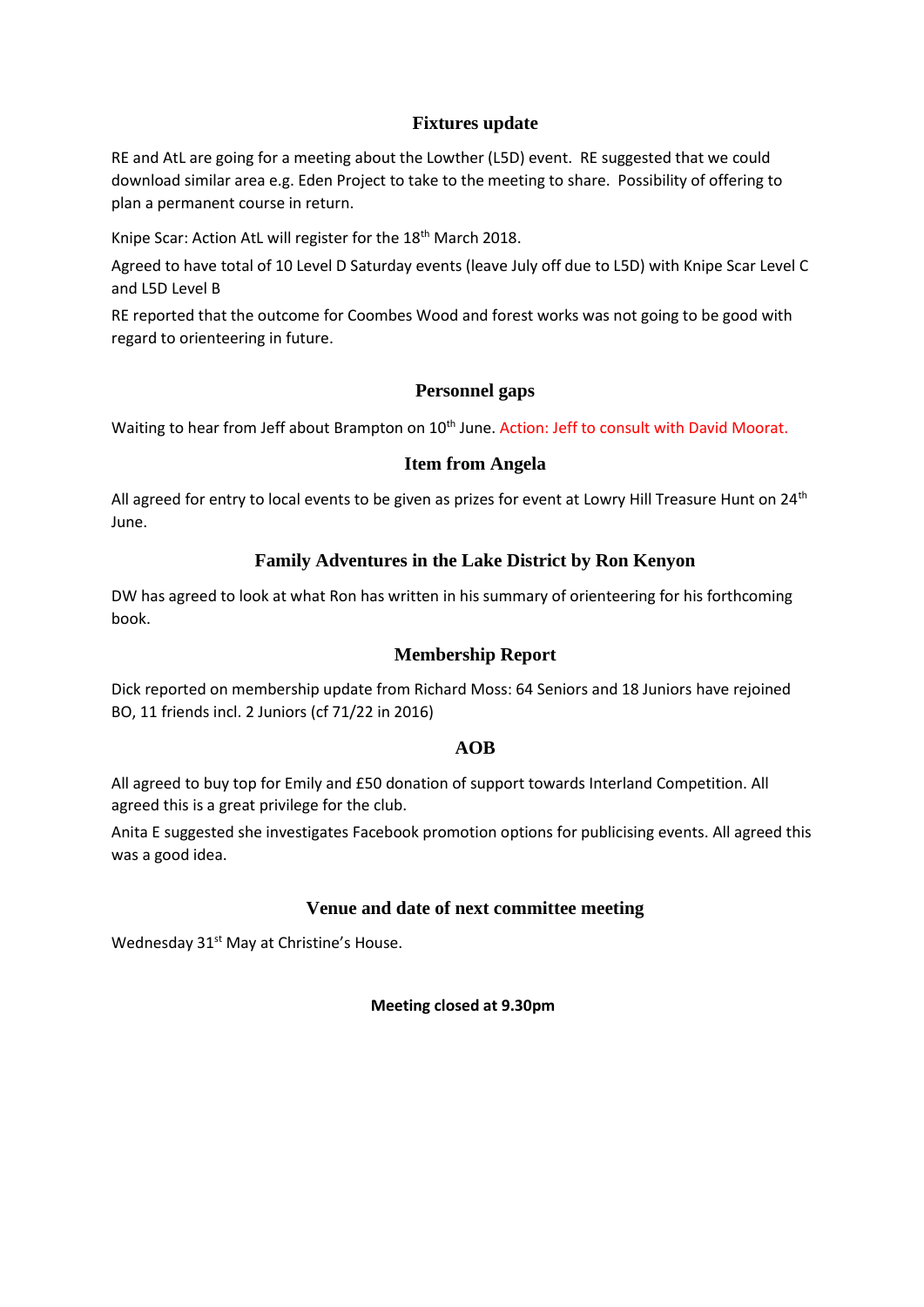# **Minutes of the Committee Meeting of Wednesday 31st May 2017**

# **held at Christine's House**

**Present**: Dick Whitworth, Christine Goulding, Anita Laird (AtL), Richard Evans, Jeff Powell-Davies, Anita Evans (non-committee, taker of the minutes)

**Apologies**: Stella Lewsley, Andy Lewsley (AndL), Gerry Garvey, Paul Williams, Emily Brown, Jane Yates

1 Christine welcomed the Committee (Chairman absent)

2 Minutes from meeting of March 27th 2017 - Proposed taken as read.

# 3 Treasurer's report:

Cheque for £118.80 to Anita Evans for website hosting renewal plus cash payment of £10 for 2 x Facebook post boost (Talkin Tarn and Hallin Fell event promotion). AE confirmed that this covers website hosting/malware scanning only – website build/maintenance provided by AE at no extra cost.

£240 to pay for equipment insurance si units, laptops and other electronic equipment. action DW

4 Feedback recent events:

1st April 2017, Talkin Tarn level D – organiser/planner Paul Williams - good turnout despite wet weather. One control point in a re-entrant was actually in a leaf covered pond on the day!

13 May 2017, Hallin Fell Level D – organiser/planner Isabel Berry – good turnout and excellent weather but some people put off by parking difficulties – busy day with other activities going on in area

Club Nights – no more planned as yet, apart from Nunwick Hall on June 12th 2017 Easter Egg O – positive feedback from planner Gary Newman, all expenses covered, 36 participants (is this a record?)

5 Cake stall, junior coaching, shoe donations:

Cake Stall (Maisy Yates). Could it happen, and what would the money go towards? Wouldn't wish to compete with North West Squad fund raising cake stall. Might work at level D events if advertised in advance so people would know to bring money.

Junior coaching enquiry (Jane Yates) – will add to agenda for next committee meeting for discussion when Jane present. 18 junior members. Coaches available – Christine, Isabel, Gerry. Juniors need opportunities to progress while keen. Maybe a couple of sessions? action CG

Shoe donations for Syrian Refugees (Lewis Yates): thanks for all donations to date, will continue to collect more

6 Youth items, progress?: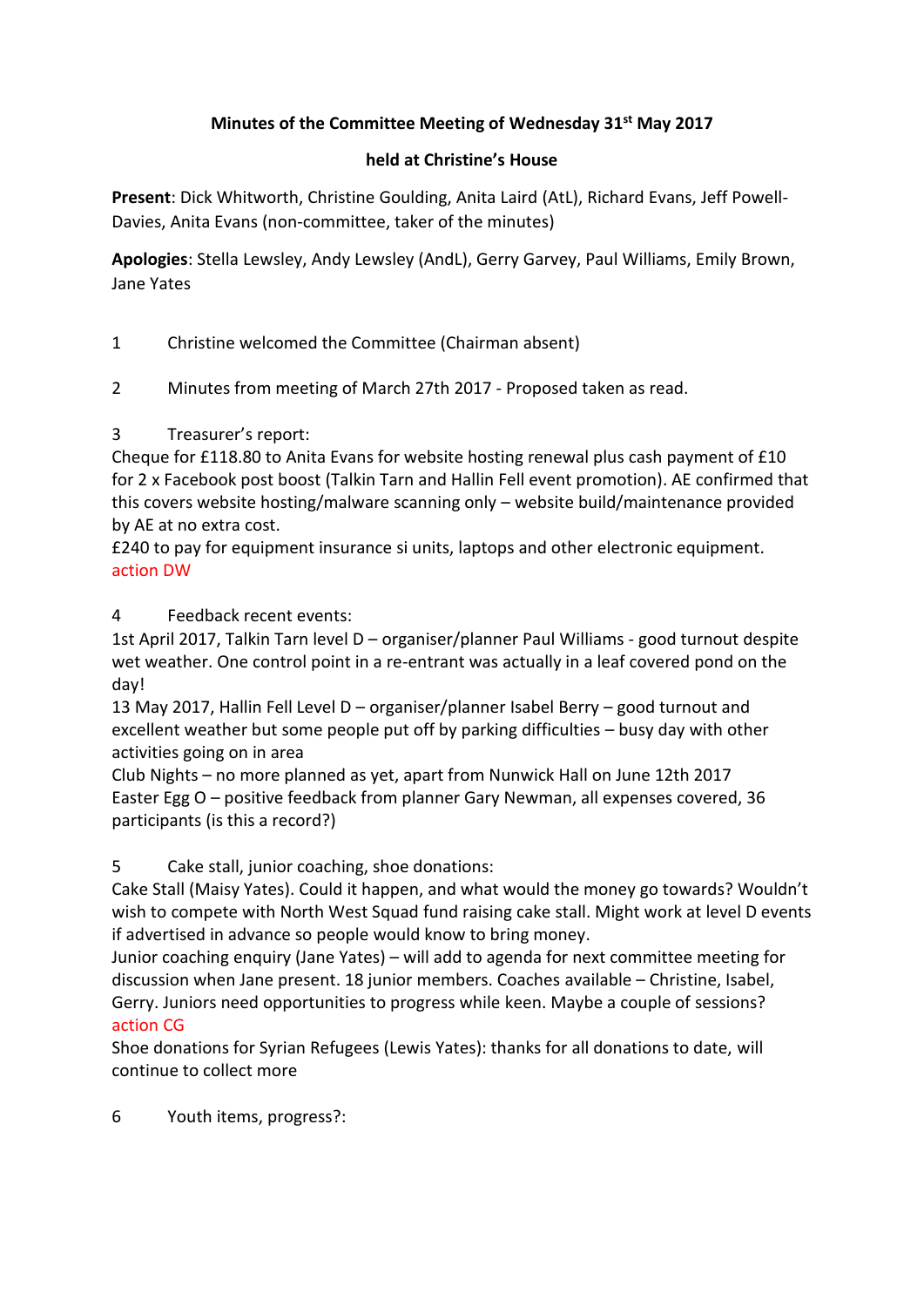One more junior top sold. Noted that junior teams at BOC relays did very well – another reason to consider junior coaching. Approach Richard Lecky Thompson? Several possibilities for people to contact. action AtL

General discussion followed on practicalities of junior plus adult novice training, suitable terrain, courses, format of sessions etc

# 7 Special request for schools Key Stage 2 coaching:

Offer of help from Janice Brown (not qualified coach)

AtL suggested Tony Morley, but a long time since contacted. Gerry Garvey? Jeff PD suggested approaching Roger Jackson who has already organized schools events. Suggested midweek sessions best as weekends often taken up with other activities. AtL – would this have to be registered as a BO activity? If teacher running session, or present, probably ok re CRB checks etc. action AtL CG

# 8 Lowther Update (mapping and use of new area):

Estate manager very enthusiastic – we have permission to map central area at large scale. Estate manager will check permissions for other parts of the area including land that adjoins Hackthorpe New Wood. AtL also checking possible use of Yanwath Wood (owned by Lonsdale). Verbal agreement with Lowther estate that BL do mapping, Lowther will get a permanent course which they can use and advertise, while BL gets use of new area for activities/events. Possibly up to level C depending on size of area available for mapping. Car parking for larger events no problem. Money not discussed at this stage. Large scale map of central area would be particularly good for juniors - varied terrain and fenced all round. Progress on Lowther map minimal so far – complex, air photos out of date so of limited value as much has changed. RE suggested that he, DW and AndL visit again to discuss best mapping strategy. Good for winter events – café, facilities etc. Estate would need advance notice of event details for advertising. Extension of Hackthorpe New Wood map into adjacent Lowther Park areas would allow possibility of level C. May be feasible to produce map of whole Lowther Park area. DW suggested contacting Robin Thomas for help with mapping. action RE, DW, AndL

Purple Pen donation: Purple Pen planning software which is used a lot by BL and relies on donations - can club make one? Also thought this would help if BL wanted to suggest additional features, specifically the ability to view all courses simultaneously. Donation of £50 agreed. action DW

# 9 Reminder that volunteers sought for day 2 and 6 of S6D:

Email members again? action CG, KB

# 10 Feedback from BOC re helping.

Lack of communication. BL helpers team arrived early, but not clear what there was for them to do so there was a lot of waiting around. Also some confusion about whether we were expected to help with Trail-O etc., which we didn't.

11 possible discussion request from Raymond W (High Pike - covered in item 13, fixtures update)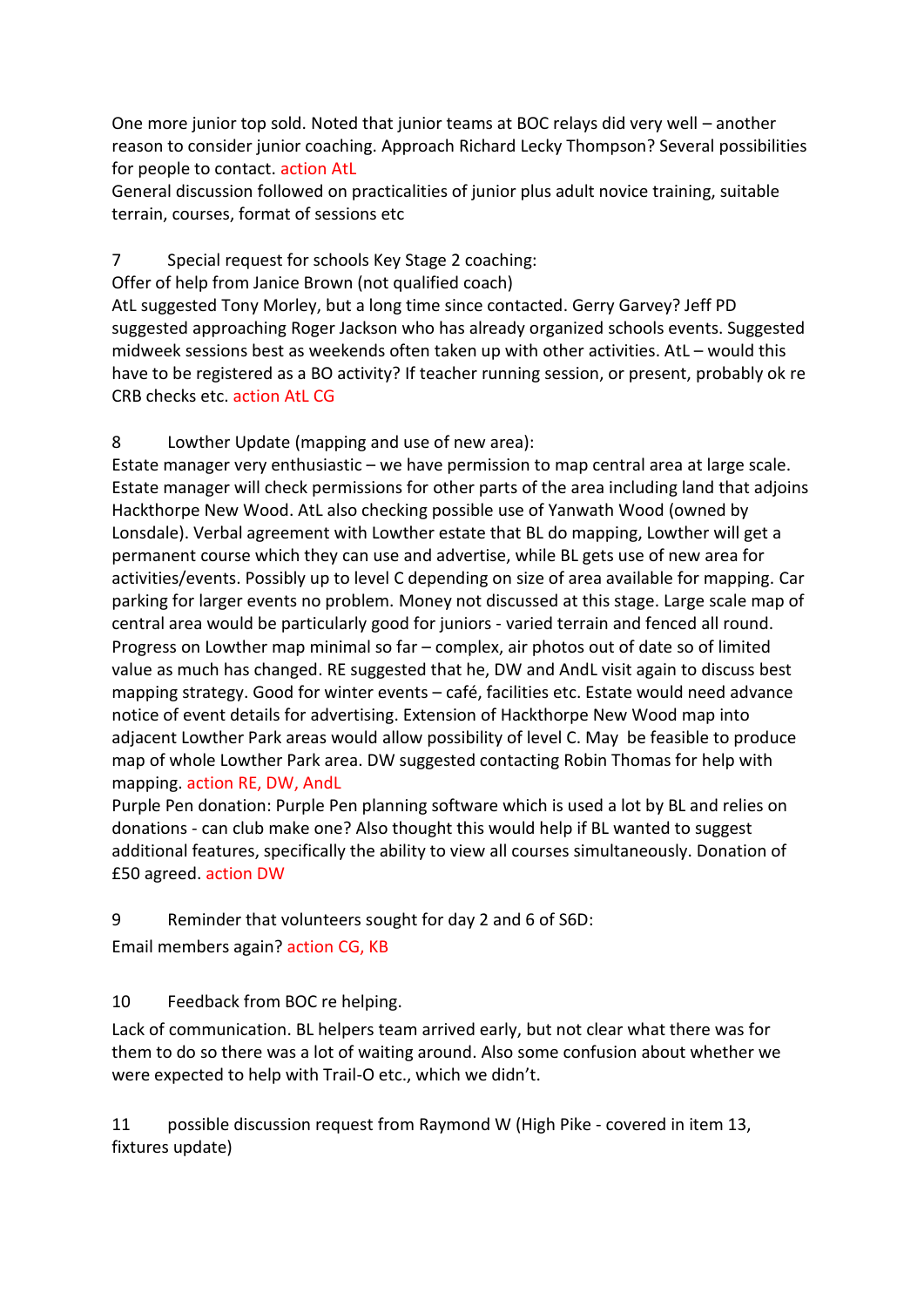# 12 Upcoming Events

YVETTE BAKER SHIELD CD 23rd June - for small clubs - 5 juniors needed only – NATO Are we interested? Emily approached but not able to organise. Email other people. Write to Pauline Triner for more info. action CG

L5D - THURSDAY 2nd AUGUST 2018 Course planner - Andy Lewsley has kindly agreed to do this for us. Organising team is CG, AL, AndL, RW

Planning ongoing for High pike. If red course to be offered (longer course for adult nonnavigators) it will need good advance publicity. For discussion at next meeting.

# 13 Fixtures Update, Hackthorpe donation:

Club has not previously had to pay for use of this public area. New manager is asking for donation of £1 a head (to go to their charity of the year – which charity?) Do we offer a single donation instead and how much? AtL commented that club keeps costs low for competitors and might not be well attended in winter. Could we make donation based on number of competitors known after the event? Put a bucket out for voluntary contributions? Add 50p to entry fee? Need to find out what the charity is. JPD suggests we take 50p from normal entry fee. Generally agreed that some contribution is agreeable and preferred option is 50p a head from entry fee and possibly a bucket for extra voluntary donations on the day. action AtL

# Fixtures 2018

Discussion re possible areas, several suggested – needs finalising so permissions can be sought. Usual limitations re parking, nesting birds etc etc. RE pointed out that there had been a problem finding personnel this year (Watermillock, level C). 9 level Ds, 2 Level C's, 1 level B. action AtL

NN seem agreeable to BL using their Edges Green ( east of Hadrian's wall) action DW

Discussion re High Pike level B event in September and details for SI entries. Courses - no black, no short brown, no short blue. Agreed that a red course was good idea – already planned (RE) so now confirmed. Need to sort publicity asap. action RE

Online entry fees decided. Seniors £10/£12 juniors £4. For EOD add £1 to all. CD for entries? ask organiser RW to confirm. action AtL

Hire fee for dibbers? £1 SIAC hire? Parking is at Calebreck

JPD commented that Fellside area underused – possibly use for level D's?. Also, should we capture more info from newcomers who come to events? Possibly ask for email address for follow-up. Set up mailing list – with unsubscribe option etc- to give info about events, advice, inform about facebook page, results publication etc. Agreed we should have some flyers made, especially for level B. action JPD, CG??

Jane Yates offered to plan level D event at Nunwick Hall next year \_ THANKYOU! \_ Would like mentor – JPD and RE offered. action JPD, RE

Mike Harrison WCOC - would consider letting us use (borrow!) Great Mell Fell and High Brow assuming no clashes with WCOC events. action CG?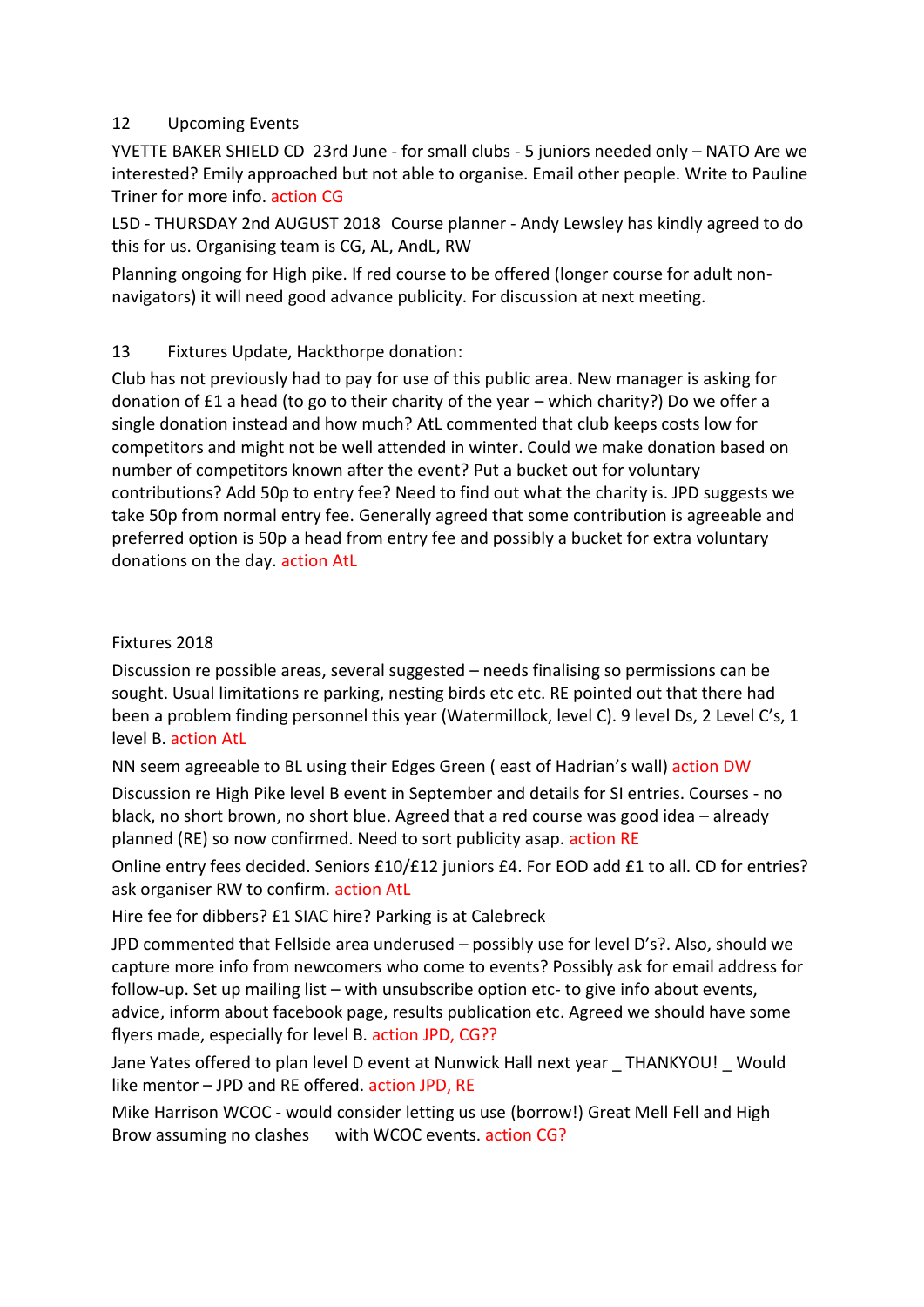# 14 Membership Report:

Membership 83 (65 Seniors + 18 Juniors). Friends 11 (9 Seniors + 2 Juniors) From last meeting : 64 Seniors and 18 Juniors have rejoined BO. 11 friends incl. 2 Juniors. (cf 71/22 in 2016)

15 Next Committee Meeting:

Date - Friday 14th July (TBC but before S6Days) Venue – Whitworths, Carlisle

Meeting ended: 9.30pm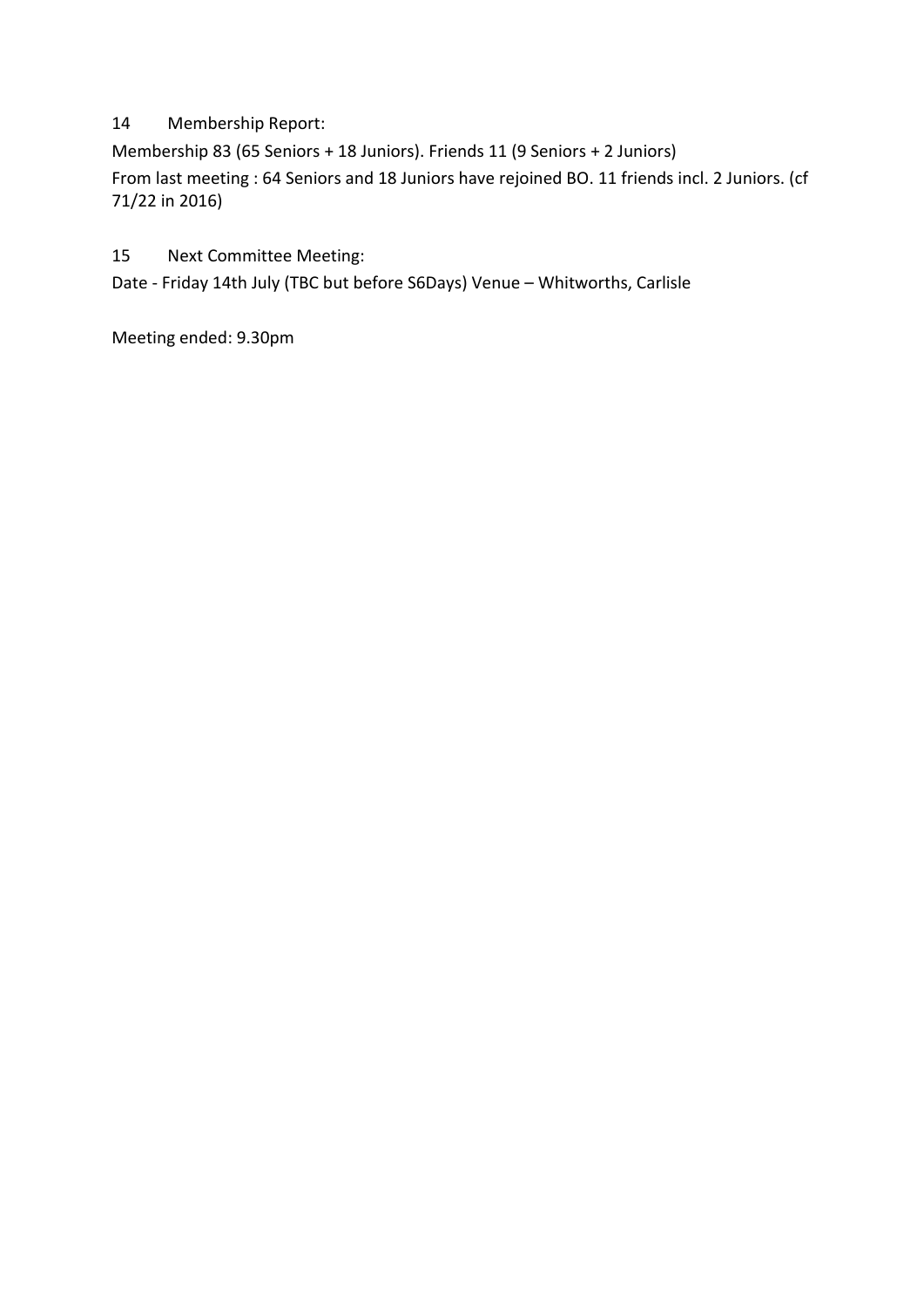# **Minutes of the Committee Meeting of Friday 14th July 2017**

## **held at the Whitworths**

**Present**: Stella Lewsley, Andy Lewsley, Christine Goulding, Dick Whitworth, Anita Laird, Richard Evans, Gerry Garvey, Anita Evans (non-committee, minutes)

**Apologies**: Jane Yates, Emily Brown, Jeff Powell-Davies, Paul Williams

- 1 Chairman SL welcomed the committee and thanked DW for hosting the meeting
- 2 Minutes from meeting of May 31st 2017 Proposed taken as read. Agreed

## 3 Treasurer's report:

DW. Small profit from the Brampton Urban event on 10th June. 20 snrs, 7 jnrs, £56 before levys, expenses etc

## 4 Feedback recent events:

June 10th 2017 - Brampton Urban, level D. Wet day, 20 snr and 7 jnr entries. SL mentioned lady who had come up specially and had a 'lovely day out'. Nice area, cafes etc. CG commented on good organization by JPD including use of bandstand for registration. One complaint from resident about not knowing it was on. ALa wondered if knocking on doors and speaking to residents to let them know in advance should be normal procedure. GG said the courses had a good mix of rural and urban and control sites were interesting and varied.

Harvester Relays (overnight orienteering relay, Blakeholme), June 24th/25th 2017. ALew - BL had 2 teams in the competition, one of which would have won but for a missed punch. Very technical, especially for night legs but was a good event.

Club Nights – Nunwick Hall went really well with a good number of jnrs attending. DW commended for his work on mapping, planning and organising this activity.

GG notified the committee that Newton Rigg can't currently be used as a venue due to safeguarding concerns re members of the public being in areas where there are students (under 18's). NB Criminal Records Bureau (CRB) checks are now called Disclosure and Barring Service (DBS) checks. GG to confirm situation.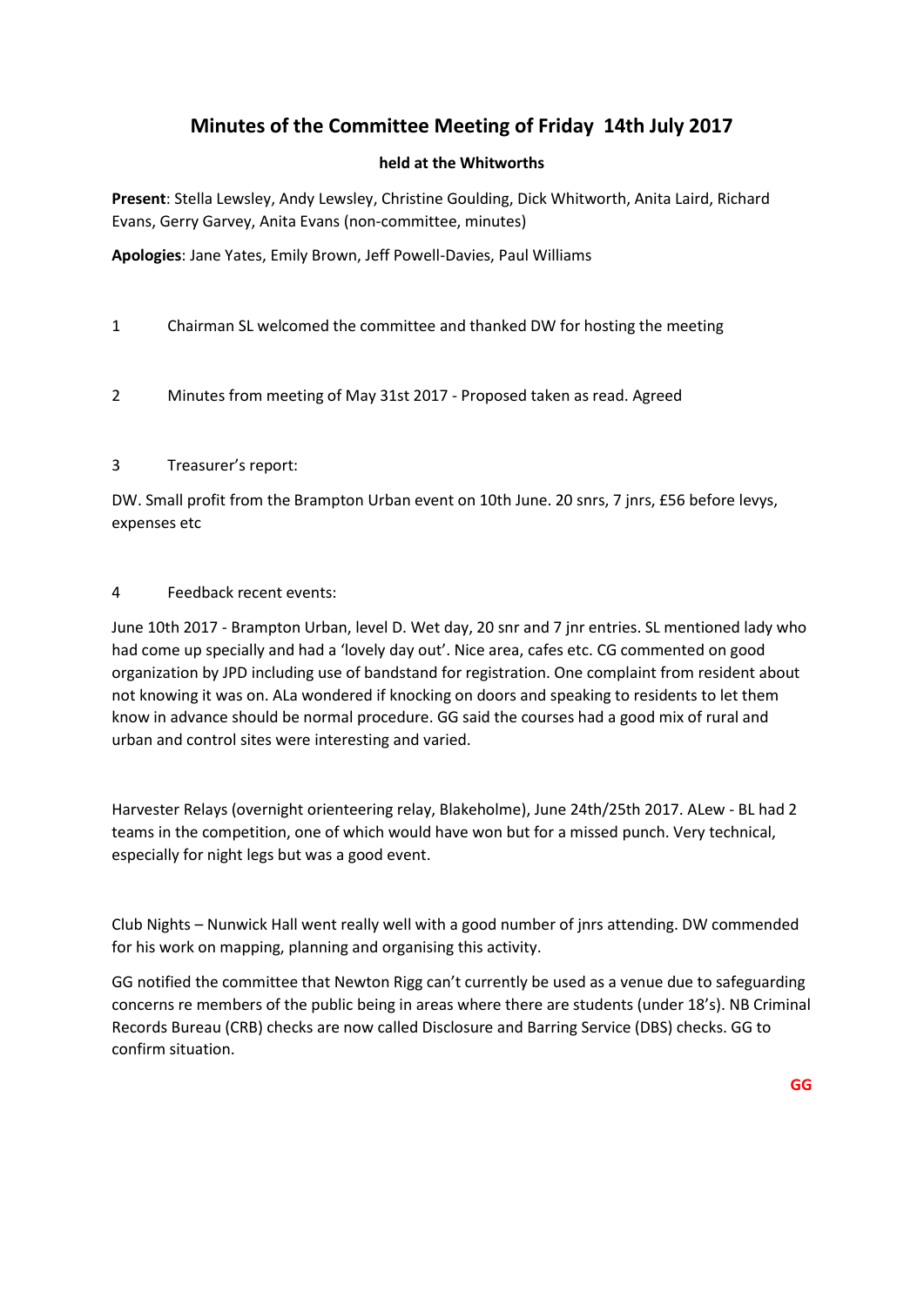## 5 WCOC would like to use one of our areas for the Copeland Chase (Long-O):

DW said Mike Pearson initially wanted to use Askham but that area is already being used for Lakes5. DW has suggested to him that Gowbarrow, Watermillock, High Brow or a combination of these might be suitable. SL wondered if it was feasible for BL to put on a Long-O event. Club has previously been offered loan of Threlkeld Knotts and Great Mell Fell. RE said High Pike might be usable with looped courses.

re Copeland Chase - WCOC should liaise with ALa for contact details for permissions etc., ie not up to us to do it.

Parking, bracken and nesting birds can be a problem with all of these areas.

**ALa**

## 6 This from the BO website:

"Event and Competitions Committee wish to advise organisers and competitors that they consider fair competition can only be provided using either of, but not both touch-free or contact electronic punches in the same competition class. All those competing directly against one another should do so in a way that does not confer an unfair advantage on one group."

RE noted that this was undated so not obvious it had been on the website for some time. Apparently only advisory and majority of clubs are continuing to use a mix of both types of punching at events.

## 7 FYI - BO have re designated the levels of events

ALa - They are now called.: Level D = Local, C = Regional, Level B = National, Level A = Major

This was done with apparently little consultation with orienteers and is leading to much confusion especially to those who think of national events being equivalent to Level A.

RE said that he established the classification changes had been made some time ago. Discussion on how well or otherwise BO announce/publicise these various changes. (see item 6)

## 8 Lowther update, High Pike update:

Some progress made. RE wondered if we should put Lowther mapping on hold until various points clarified by estate, specifically permissions, licence and requests for extra fees (Hackthorpe). RE to email and confirm situation.

**RE**

## 9 Hackthorpe donation - to discuss again:

ALa had emailed to say club would donate extra £1 but we hadn't confirmed how it would be raised. BL has not yet been informed which charity this is for. At first it was implied the £1 was optional but Lowther Estate now says it isn't. ALa mentioned that INVOC have system for event pricing using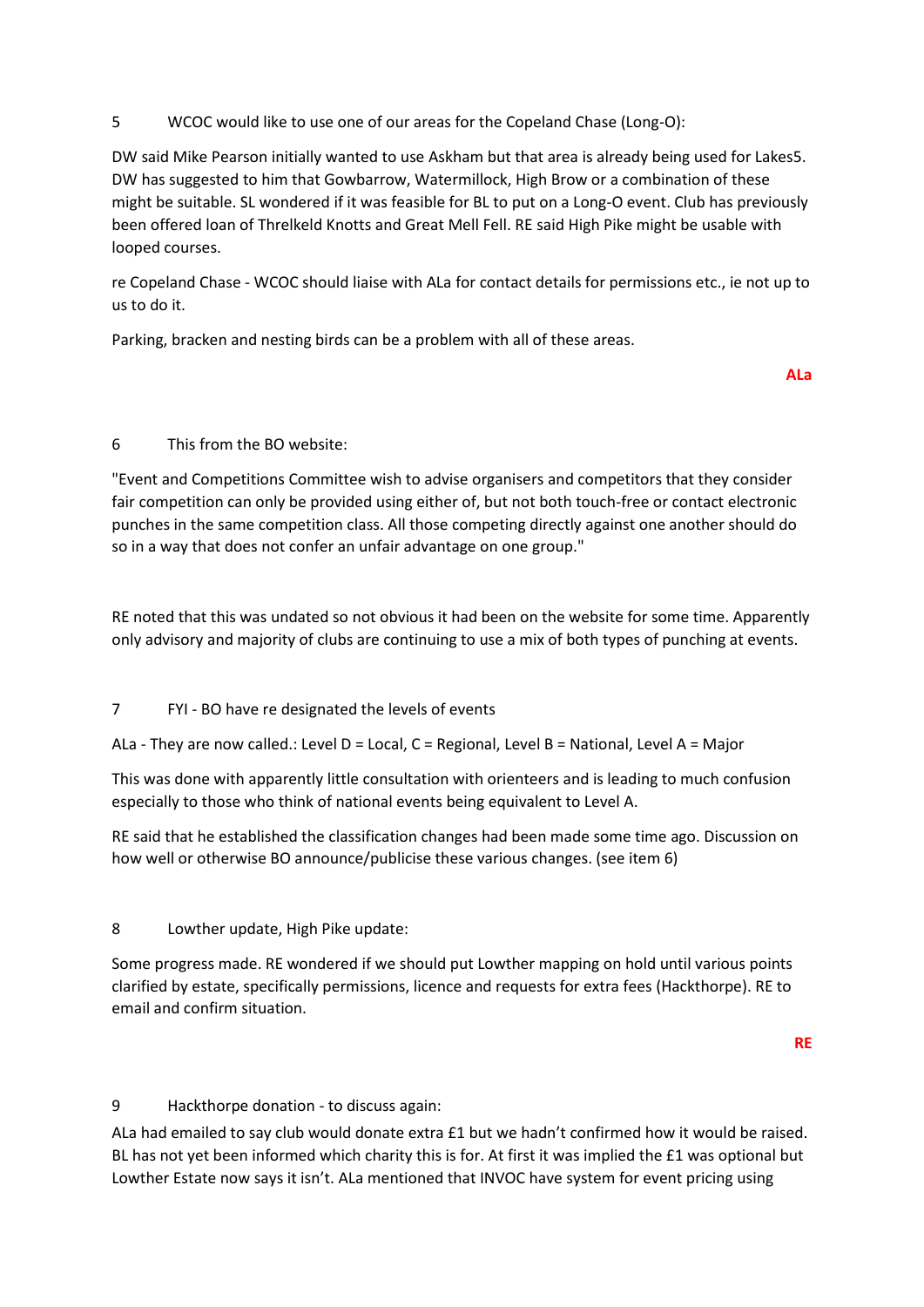columns for basic cost of event, then 'add-ons' eg good car parking, extra facilities like toilets etc and they use this to work out final cost. This means variable fees for events (see INVOC website). BL have flat fee and assume it will balance out over the year.

Fee for Hackthorpe will now be £4.50 to include £1 fee requested by Lowther Estate. Confirm and update BO details and BL website.

**ALa, AE**

#### Fixtures 2018 (Jane Yates offered to do D level at Nunwick next year - date?)

5<sup>th</sup> or 12<sup>th</sup> May proposed for Nunwick, depending on cricket. Need areas for summer events not affected by nesting birds etc. DW thought cricket fixtures wouldn't be confirmed for some time, possibly the new year. Best to avoid cricket season altogether as could be parking overlap problem and we wouldn't be able to use the club house. Possibly last Sat in April - 28<sup>th</sup>? British and Scottish Champs are in May so good to have this in advance of two bigger events, and would preclude any clashes with cricket schedule.

# **ALa, JY**

Coombs Wood included in 2018 fixtures (provisionally December). Hoped it would be worth trying in spite of extraction lanes, brashings etc – especially as some parts have only been thinned. Possibly use alternative parking to usual so starts can be in less problematic areas? RE says still block of extraction to do at top of cliffs. Recommended making this provisional until more people have had the opportunity to go out and assess the area properly.

#### **RE, ALew, DW?**

DW concerned about Alston – has often proved difficult to get planner/organiser – wondered about borrowing NN's Edges Green (Haltwhistle). ALa thinks NN might not agree to this. CG had emailed but not yet received a useful reply. Possibly use Mell Fell instead? Parking not that easy, and not good area to plan. Watermillock or Gowbarrow? Not really practical – parking difficulties, long walk to start, bracken etc. Talkin Tarn, Eycott, Hallin Fell all popular. ALa mentioned that a new business - Talkin Adventures - are setting up their own o course but using OS maps and non-standard controls. DW said they were not interested in buying the club o map.

Discussion re attracting schools - perhaps a mailshot? SL said telephone call to selected schools may be more effective. Best to have a good sequence of level D events with dates close together that suit jnrs – Gelt Woods, Nunwick, Talkin Tarn, Carlisle parks etc. School events were excellent (thanks to the Roelichs) but didn't translate into many jnrs joining BL. Need to appeal to parents who are willing to transport their children to events, and otherwise support them.

#### **CG?**

Coaching – Isabel Berry has put together a programme of sessions for jnrs, liaising with JY to confirm some dates. DW commented that the recent WCOC Ling Fell event had quite a number on the novice course – we should take a flyer for Aughertree to their next evening event.

#### **IB, JY, CG?**

Map printing – DW asked if ok to re-use old maps to save on waterproof paper. Committee agreed as long as old map is clearly crossed out. DW suggested Chances park for Carlisle Parks event.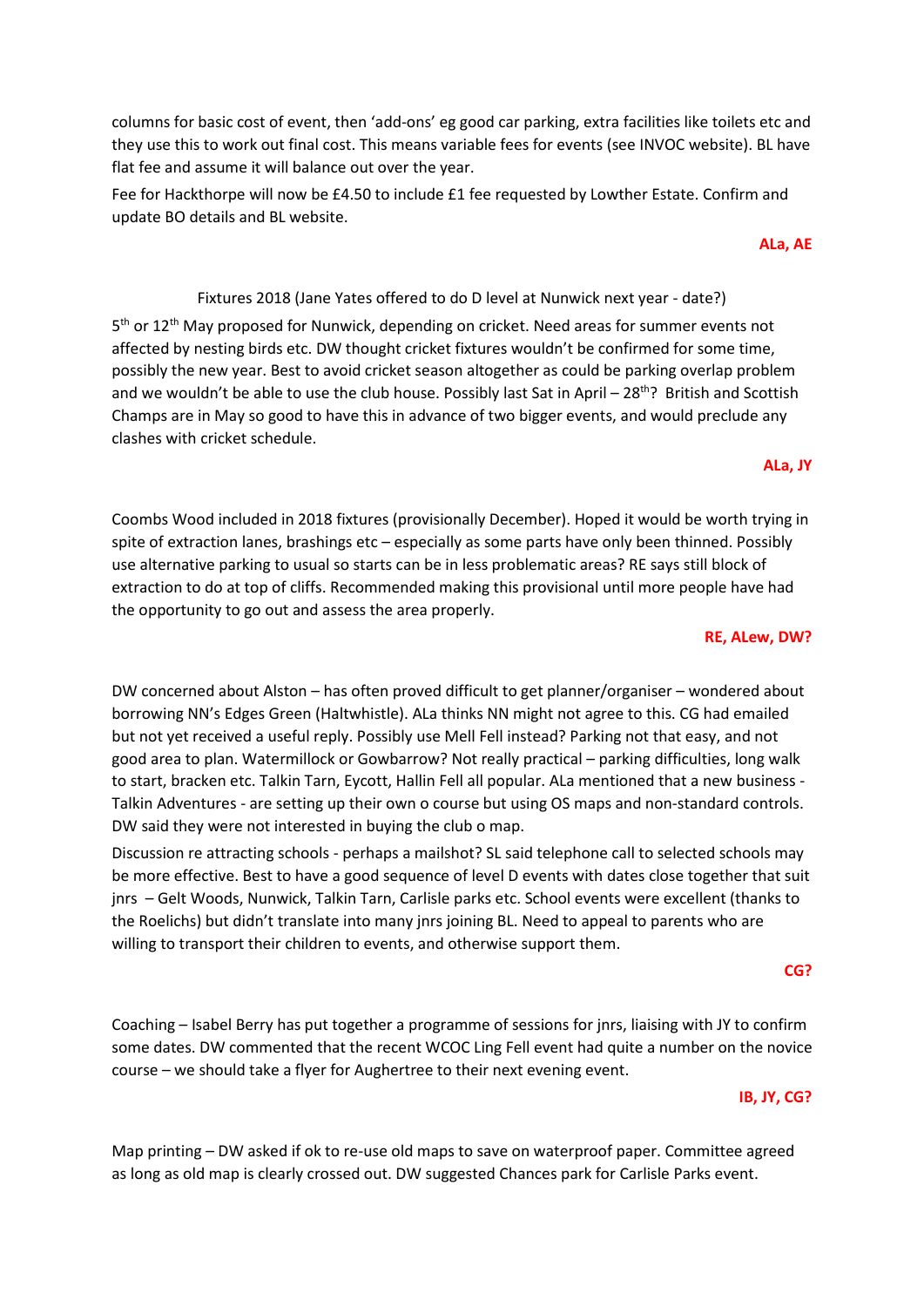GG willing to organise a series of summer events to attract jnrs, which would all include a white course. Level D events aimed primarily at schools – possibly with coaching offered before starts. SL says to be aware that there is a Saturday park run in Chances Park, but should be finished before orienteering starts.

**GG, ALa**

#### 10 Other updates:

YVETTE BAKER SHIELD CD 23rd June - JY very pro-active in this but wasn't able to get a team together

#### Coaching for Juniors - see above

L5D - THURSDAY 2nd AUGUST 2018

Course planner - ALew has kindly agreed to do this for us. Controller being sought, Meeting with land owner re car parking is July 26th

Two vacancies on the Executive Committee of NWOA. Nominations (with proposer and seconder please) to Dick Collins not less than 40 days before the meeting i.e. by Monday 28th August.

Coaching sessions (coach recommended by Isabel Berry) SL thought the club could afford to subsidise cost when known. Committee thought one session enough to start with. Coach had impressed Isabel with lots of good, practical advice eg downhill running technique to minimise injury. Various venues put forward. More info needed from Isabel. CG to liaise with Isabel. Autumn dates probably best. TBC

#### **IB, CG**

RE red course at High Pike to attract adult beginners – suggests charging junior fee. This was agreed. Details to be updated on BO, SI entries and BL websites ALa, JPD, AE

#### **RE, ALa, JPD, AE**

ALew had received a survey form from BO called 'Orienteering Club Development'. Questionnaire re Membership & Retention, Volunteering, Resourcing, Events & Activities, Marketing and Coaching. To be completed with items ranked in order of importance for the club. CG to fill it in.

**CG**

11 Next Committee Meeting - Date & Venue. Monday 4th September at ALa's (TBC?? see email from JY)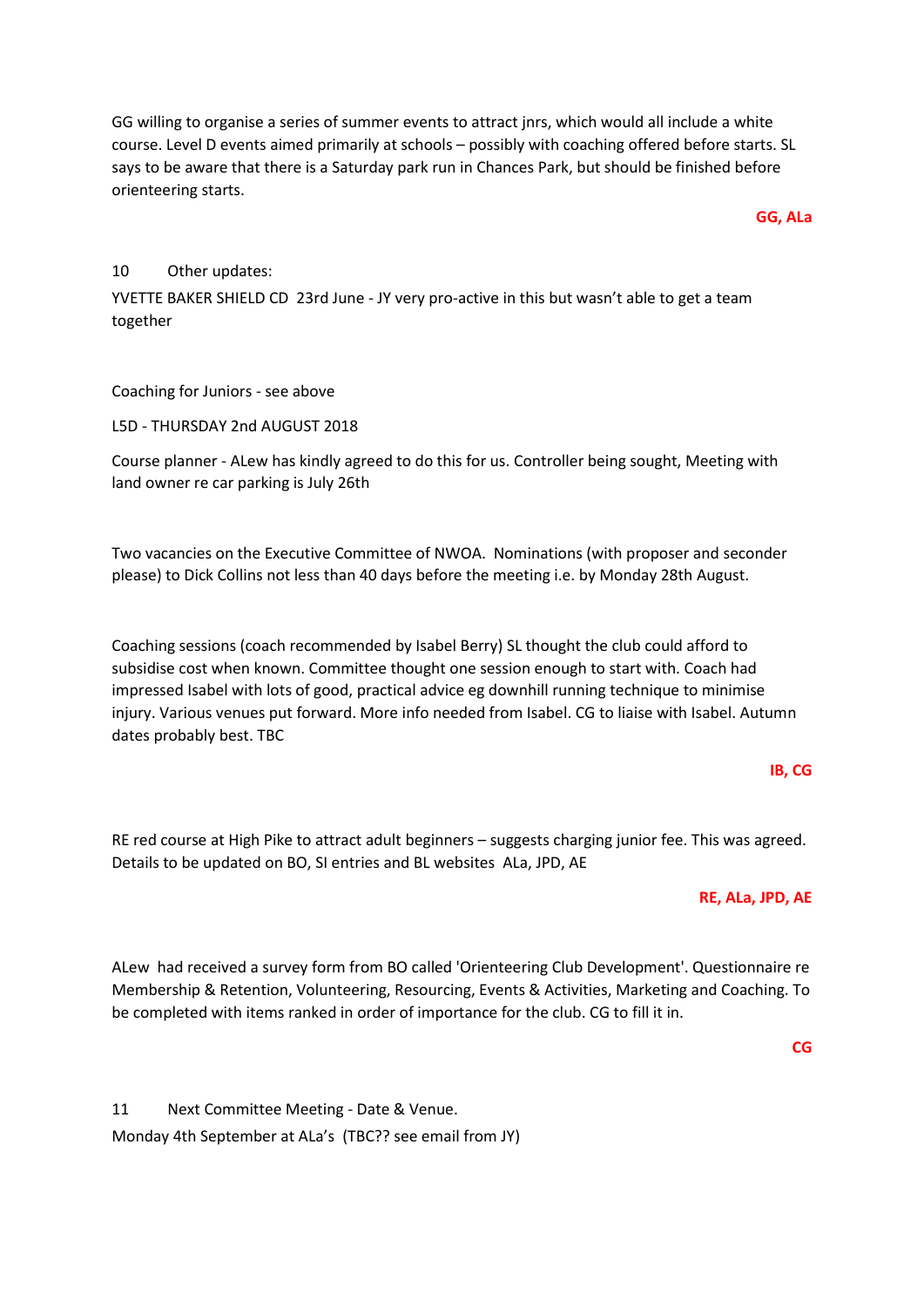Also discussed possible dates for AGM – most Tuesdays in October not suitable for various members of committee so proposed changing to a Wednesday in November, ie the 4th. TBC

Meeting ended: 9.25pm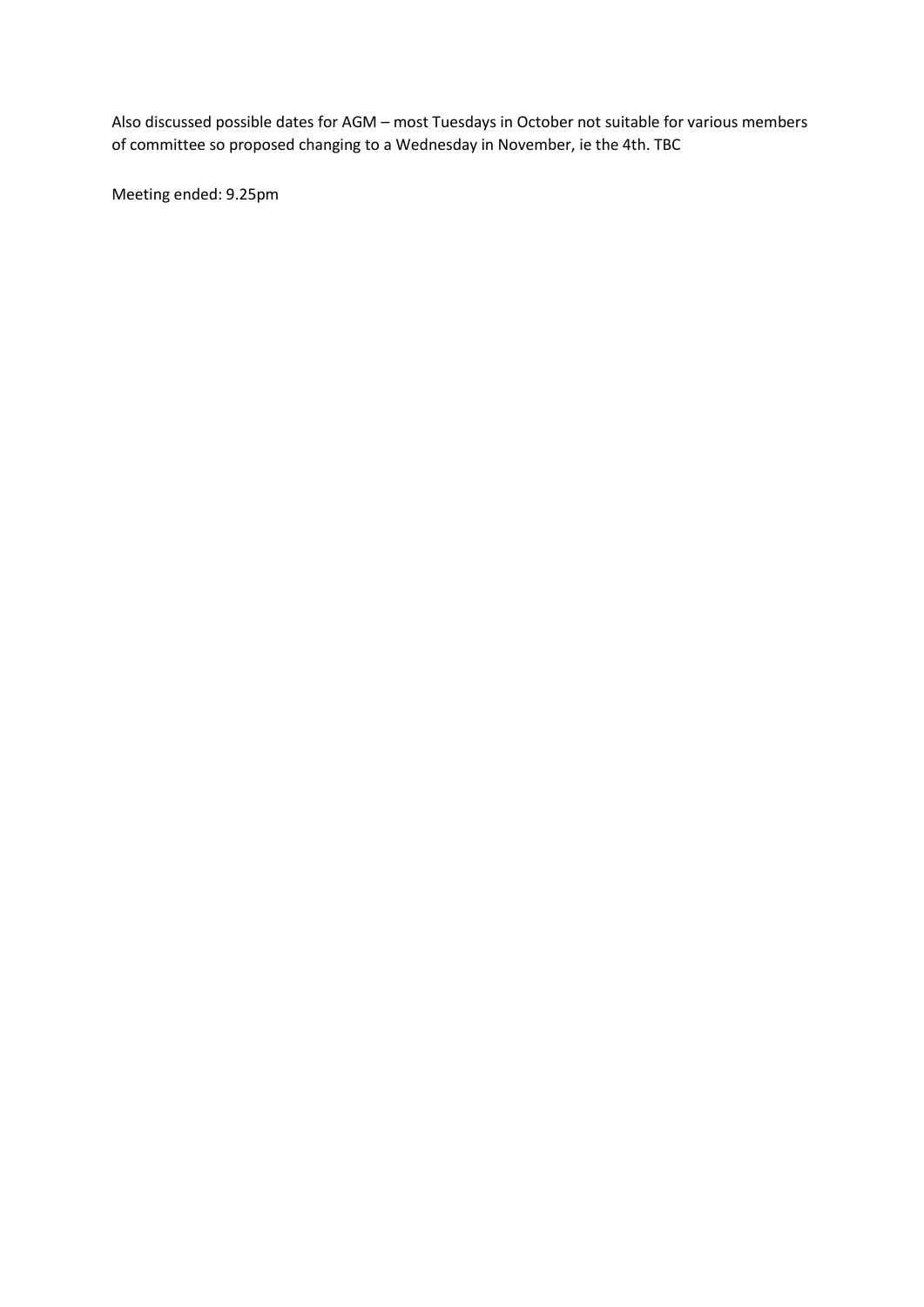# **Minutes of Border Liners Orienteering Club AGM, October 4th 2017**

Venue: The Stoneybeck Inn

Meeting started: 7pm

Chair – Stella Lewsley

Treasurer – Dick Whitworth

Secretary – Christine Goulding

1. Apologies for Absence: Paul & Judy Johnson, Di Mitchell, Shirley & Richard Moss, Paul Williams, Anita Laird, Andy & Judy Suddaby, Barbara Atkinson, Karen B, Isabel Berry, David Rawle, Ron Kenyon, Carol Edwards, Mike & Joan Cumpstey, Jenny Wren, Emily Brown, Gerry and Louise Wilson, and Stan and Verena Johnston

2. Minutes of 2016 AGM: accepted

3. Matters arising not otherwise on agenda: none

4. Chairman's report: Stella thanked everyone for coming to the AGM and club members involved in putting on events, stressing that putting on events is so important for the club. She also thanked those members involved on the committee for their work in steering the club, encouraging new members, keeping things going and providing a good laugh(!). SL reported there were 9 Level D, 2 Level C and 1 Level B events. The monthly events keep everyone going. There has been some discussion around changing the day of C events as not always well attended but decided to keep it the same. In terms of performances, the club has had a fantastic year, continuing with many high placings in national and international events. British: great turnout with 7 in top ten. JK(south): 2 in top 10 (Paul J & Stella 3rd). Scottish 6 days: great to see Juniors on the podium. White Rose: Maria & Isabel Gaines, Maisy Yates, Janice on the podium. Relays: JK 210+ (2<sup>nd</sup>), British M70 (2<sup>nd</sup>), M12 were first juniors for a long while. Harvester 2 teams both finished. Compass Sport Cup – 1 point off with 6 out of 10 class winners. 3 day Belgium (Stella) Isovan (Andy L), Irish Champs (Stella), Interland with a creditable placing from Emily.

5. Schools & Youth development officer's report: none presented

6. Membership report: 97 members (stable)

7. Club night report: Thanks to Chris, Gerry, Stella and Jenny for organising club nights on 2<sup>nd</sup> Monday every month. Attendance variable with numbers between 7 to 23(average 12). Can't use Newton Rigg anymore due to safeguarding policy. Next event at Armathwaite School on 16<sup>th</sup> October.

8. Treasurer's report and financial statement: Income & Expenditure Account was presented and Dick clarified about the deficit being made up every 4 years by the Lakes 5 day. Profit made on Level B/C. Burnbanks weather affected profit. Major purchase of laptop and SI boxes. Some discussion around levy prompted by JP-D.

Following discussion, agreed to keep membership fees the same at £5 adults £1 juniors DW proposed GG seconded. Item for committee to discuss further, especially raising awareness of insurance at events.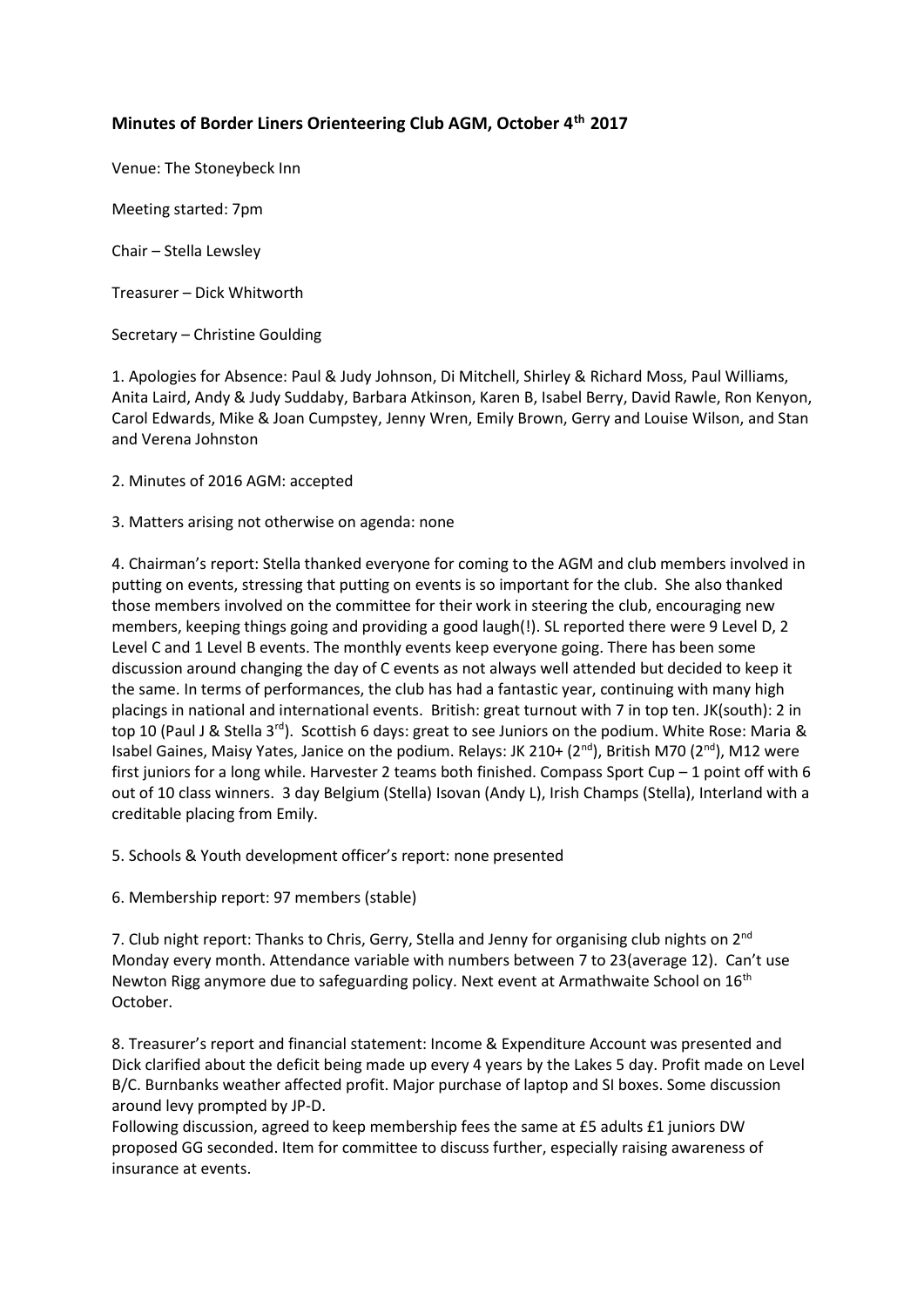9. Club awards: Junior – Maisy Yates, Maria & Isabel Gaines (half a year each for trophy) for successful year of orienteering, especially Scottish 6 day. Seniors – Jane Yates for helping to encourage younger members.

10. Election of Committee and other post holders: Thanks to everyone who are stepping down or changing roles for hard work.

#### **Border Liners Committee 2017**

| Chair:                           | <b>Richard Evans</b>              | AL nominated, GG seconded       |
|----------------------------------|-----------------------------------|---------------------------------|
| Vice Chair:                      | <b>Gerry Garvey</b>               | RE nominated RW seconded        |
| Secretary:                       | Stella Lewsley                    | AL nominated RE seconded        |
| Treasurer:                       | Dick Whitworth                    | Helen nominated GP-D seconded   |
| <b>Fixtures Secretary:</b>       | Anita Laird                       | CG nominated GG seconded        |
| <b>Minutes Secretary:</b>        | Jane Yates                        | SL nominated GP-D seconded      |
| Club Coaching Officer:           | <b>FREE</b>                       |                                 |
| <b>Electronic Equipment</b>      |                                   |                                 |
| Officer:                         | Jeff Powell-Davies                | <b>RE</b> nominated DW seconded |
| Junior Rep:                      | <b>FRFF</b>                       |                                 |
| Schools & Youth Dev:             | <b>FREE</b>                       |                                 |
| Relay Team Manager:              | Andy Lewsley                      | CG nominated DW seconded        |
| <b>Mapping Officer:</b>          | Dick Whitworth                    |                                 |
|                                  | (with reservations)               | RE nominated GG seconded        |
| Committee Member 1:              | <b>Christine Goulding</b>         | <b>RW nominated RE seconded</b> |
| Committee Member 2:              | Dan Parker                        | <b>RW nominated RE seconded</b> |
| <b>Fixtures Personnel</b>        |                                   |                                 |
| Manager:                         | Paul Williams                     | CG nominated DW seconded        |
| <b>Assistant Mapper</b>          | <b>Richard Evans</b>              | GP-D nominated DW seconded      |
| Press & Publicity                | David Rawle                       |                                 |
| Non-electronic                   |                                   |                                 |
| <b>Equipment Officers:</b>       | Wrens                             |                                 |
| <b>Membership Secretaries:</b>   | <b>Richard &amp; Shirley Moss</b> |                                 |
| Club emailer:                    | Karen Blackburn                   |                                 |
| <b>Website Manager/Facebook:</b> | Anita Evans                       |                                 |
| <b>NWOA Liaison Officer:</b>     | <b>Gerry Garvey</b>               |                                 |
| Safety Officer:                  | Raymond Wren (new post)           |                                 |
|                                  |                                   |                                 |

12. AOB:

Gerry - military event in April (Watermillock or The Beacon) on a Wednesday afternoon (red/blue/light green)

Angela –  $75<sup>th</sup>$  'cake in the carpark' birthday event at Lowry Hill (urban and rural options or both!) Raymond – thanks for movement in committee

PRESENT: Stella & Andy Lewsley, Gerry Garvey, Christine Goulding, Dick & Angela Whitworth, Richard & Anita Evans, Jane Yates (minutes taker), Jeff Powell-Davies, Raymond Wren, Karen Blackburn, Mike & Joan Cumpstey, Andrew Suddaby, Chris & Helen Lates, Karen & Dan Parker, Dougal Kyle, Marguerite Pennell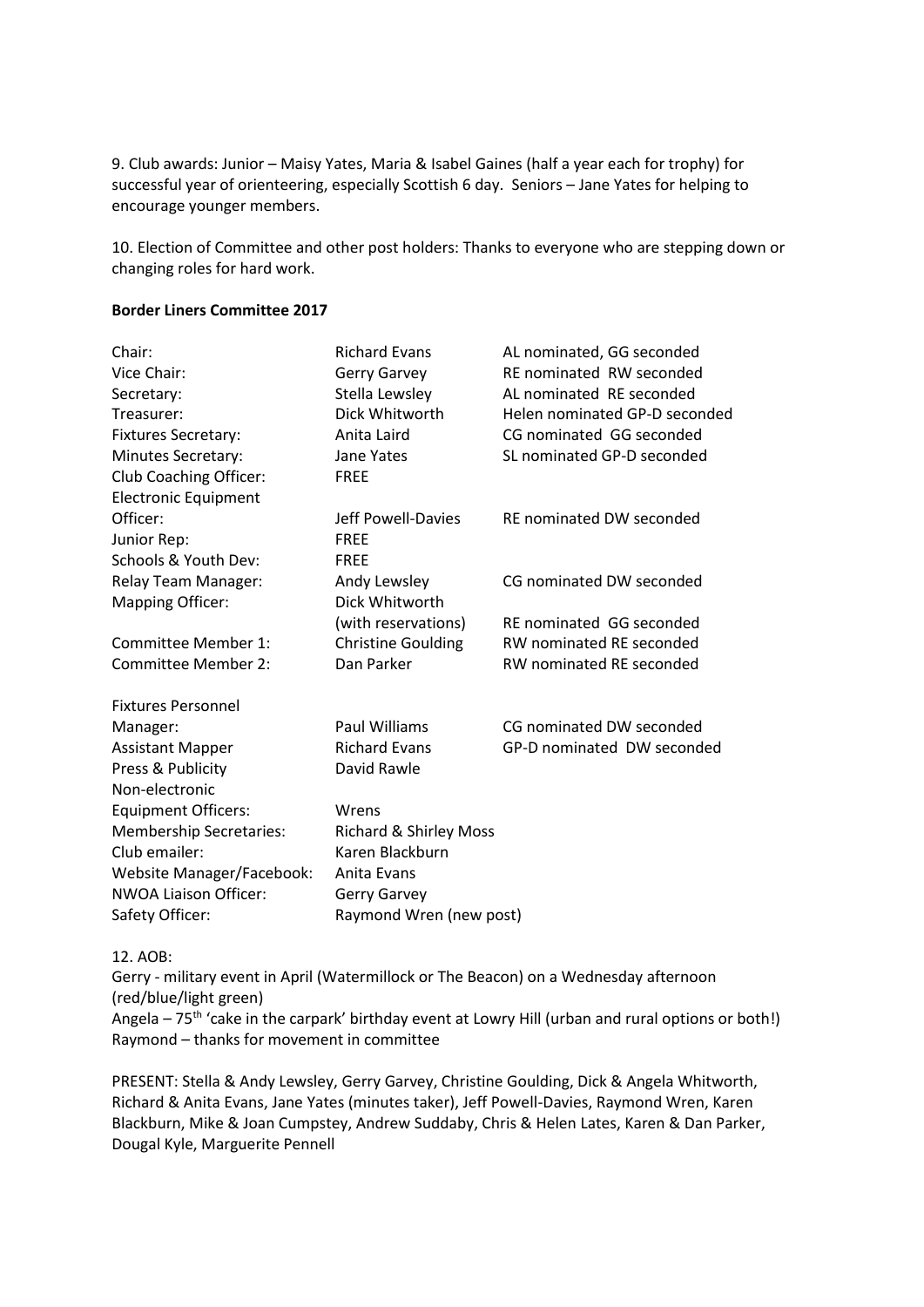#### **Minutes of the Committee Meeting of Monday 6th November 2017 held at Muddy**

#### **Boots Nursery, Newton Rigg College**

**Present**: Richard Evans, Stella Lewsley, Dick Whitworth, Christine Goulding, Anita

Laird (Anita L), Andy Lewsley (Andy L), Paul Williams, Gerry Garvey, Jeff Powell-

Davies, Dan Parker, Jane Yates

**1. Welcome**: The new Chair welcomed the committee

#### **2. Apologies**: none

#### **3. Minutes of the last meeting:** agreed.

**Matters arising elsewhere not covered by minutes:** clarification around whether WCOC know about the Swindale event (yes). Tent is out of stock until next season. Discussion about club tent.

#### **4. Treasurer's Report**

DW - need to sort out who is going to sort out who is going to sign cheques. Agreed that DW, RE, SL, John Roelich will sign (chair and secretary). To keep JR on as a cheque signer due to convenience of location. Action: DW to ask JR.

£200 from NWOA for British Champs. DW asked what we are doing about fee for Hackthorpe. Action: Anita L to check with David Bliss whether we can write cheque for Air Ambulance. Anita L to email address of David Bliss to DW

Fingland Rigg have asked for £50 for use of the area. Chris has suggested we pay £1 per head instead. Need to wait to see outcome of the negotiations. Discussion about different area but will wait and see and if we don't go ahead we will change to Milton Rigg. £196.30 income from Eycott Hill with £90 profit.

## **5. Eycott Hill Feedback**

Well attended with good communication with Cumbria Wildlife Trust. Wet conditions. Feedback good. Good number of maps available.

#### **6. Fixtures**

National (Level B) Event for 2019/2020 (email from Jean Payne attached or forwarded)Anita L says date is already on the BO website.  $17<sup>th</sup>$  March 2019 Much discussion about areas. Potentially Beacon, Burnbanks and Swindale (North & South) Knipe Scar (emails from Lowther and Bampton Village Hall attached or forwarded) SL has been around and looked at area for parking. Lucinda said we need to have a plan in action for flooding. Discussion about disruption. SL has done a good job in persuading them to host.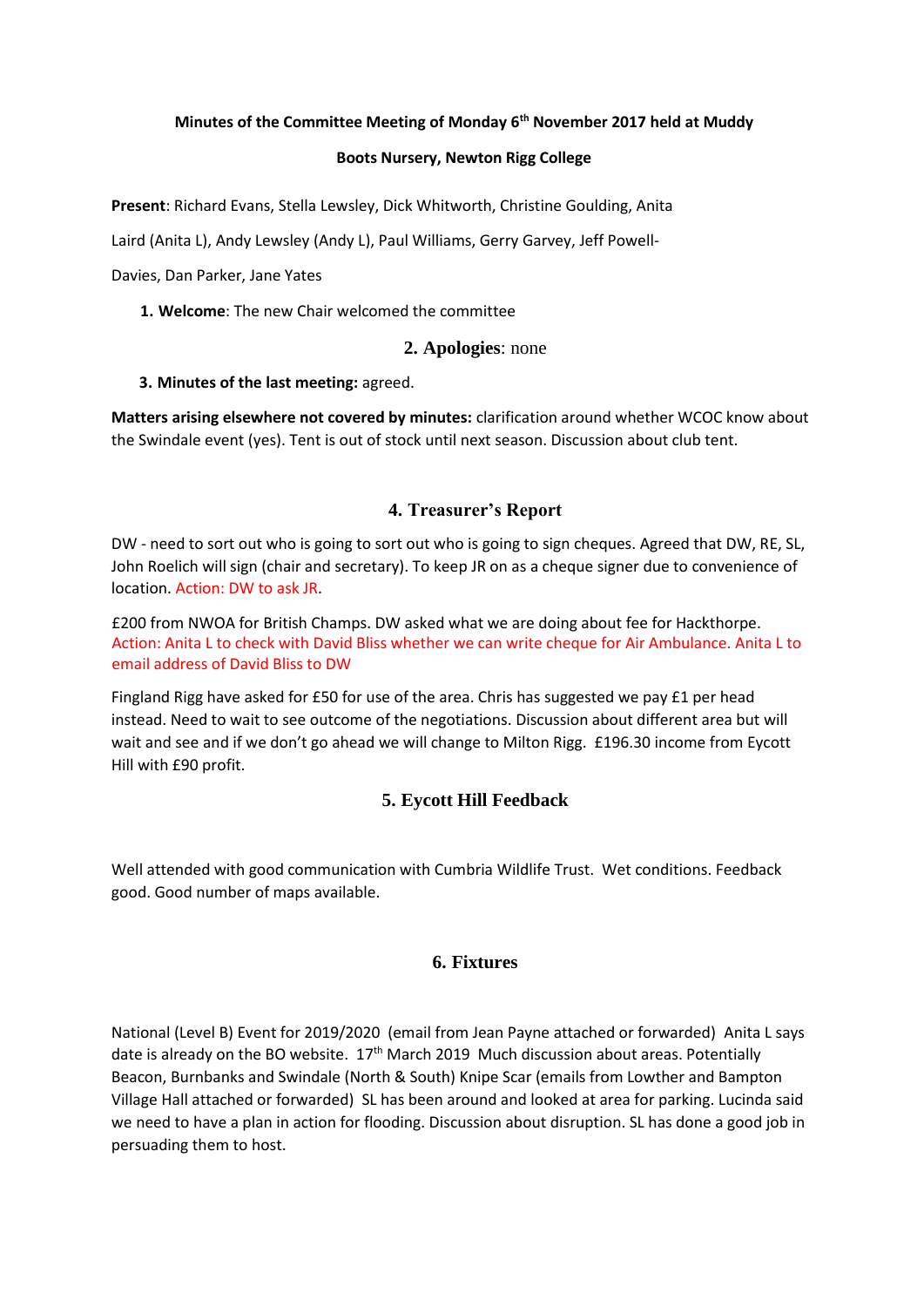# **7. Event Personnel Report**

PW okay till the end of March. Need an organiser for Swindale. GG offered to do

Carlisle Parks and Gelt Woods. AE & RE Milton Rigg. Mark Hawker could do

Alston (Action: PW to ask) or to ask Trish Davies from NATO who might be interested to help. JP-D and RE offered to help. Action: PW to ask Charles Weir about being mentored to plan Milton Rigg.

# **8. Mapping Update & OCAD 12**

Dan and Karen are prospecting a new area between Burnbanks and Askham. No Lidar for the area but have samples.

DW mentioned problems with OCAD 8 – with line thickness. DW is currently converting as many maps as possible. Need to get club laptop to be compatible with DW's printer (Driver and OCAD).

Dan described how OCAD 12 would help with mapping issues. All agreed to get OCAD 12 - £442 for one copy.

**9. NW Badge Scheme** (email from Stephen Round attached or forwarded)

Have bought 5 each of White to Light Green. Agreed to give free to juniors (under 21). They will get them by applying to DW. Action: Need to have poster displayed at Level D events.

# **10. Feedback from CDM Meeting**

GG Richard Tiley has stepped down. Dave is now organising Day 1

GG gave update on the event progress (see attached minutes)

# **11. New Areas Officer**

Anita L proposed having someone who would negotiate with access. Discussion about having people on a more ad-hoc basis. Everyone to think of future areas to discuss at the next meeting.

# **12. AOB**